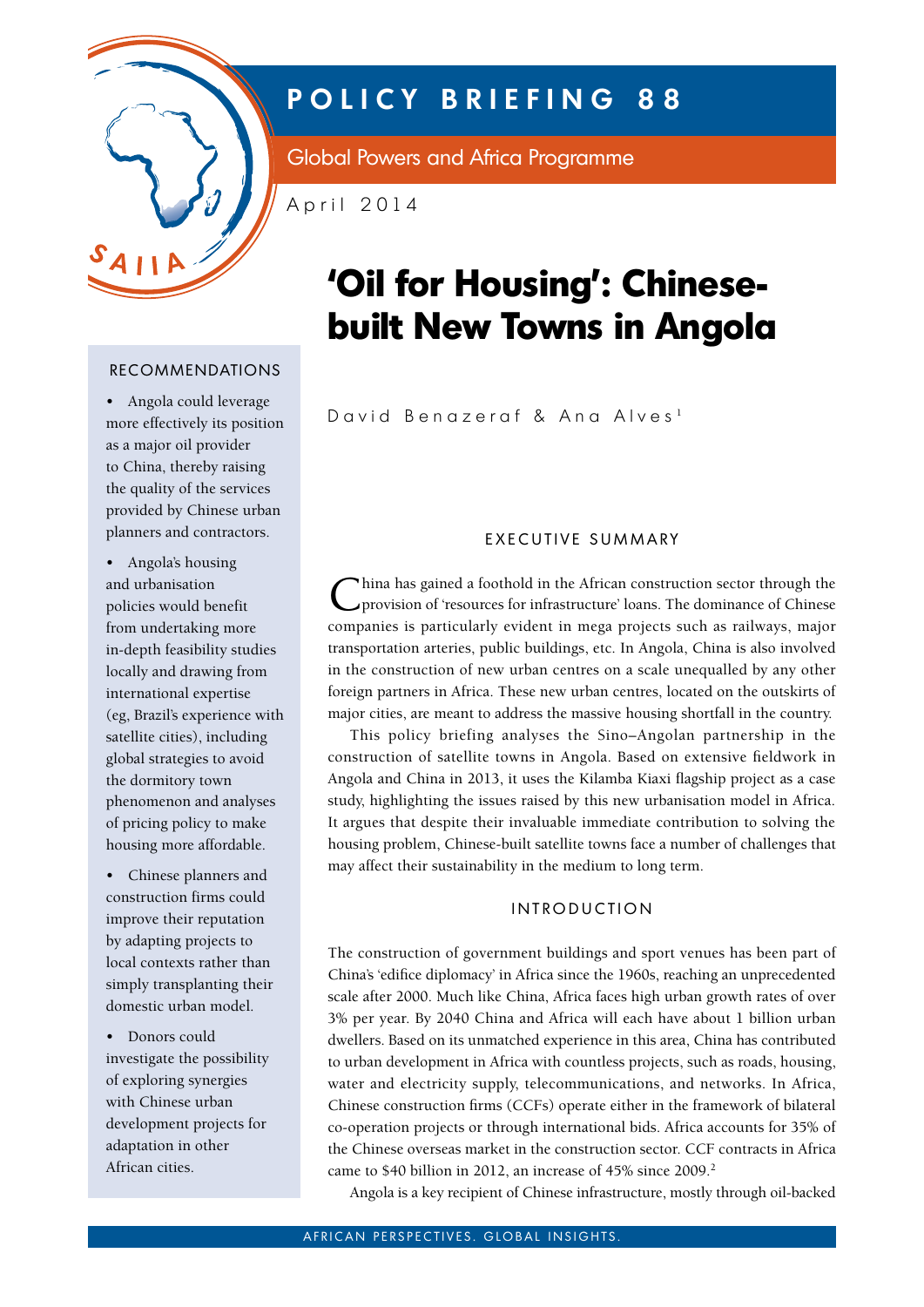loans. One of the distinct features of China's engagement in Angola's construction sector is the new cities and housing districts it is building close to Angola's main cities. Around Luanda alone, five new cities are under construction: Kilamba Kiaxi, Cacuaco, Zango, Km 44 and Capari.

# COPING WITH THE HOUSING CRISIS: ANGOLA'S URBANISATION STRATEGY

Angola grapples with two main problems: the governance issues of a rentier state, and its postconflict situation. The 27-year civil war that ended in 2002 had destroyed most of the country's infrastructure and caused a major housing crisis, especially in the capital Luanda, which currently houses 21% of the country's population. Around 75% of Luanda's 4.28 million inhabitants live in slums (*mussekes*).3 With the exception of a few buildings built with Cuban aid, housing production came to a virtual standstill during the war. Housing a fast-growing population became a key challenge in the post-civil war context. Prior to his re-election in 2008, President Eduardo dos Santos vowed to have '1 million houses' built: 685 000 through self-construction, 185 000 by the government, 120 000 by the private sector, and 80 000 by co-operatives.<sup>4</sup>

As with some other key infrastructure projects in Angola (eg, the new international airport and three railway lines), the '1 million houses' programme is supervised by a technical co-ordination committee under the Gabinete de Reconstrução Nacional, which falls under the Presidency. A total of 100 000 hectares of land around Luanda, Benguela, Namibe, Lubango and Malange have been reserved for the programme in order to build satellite towns, called 'new centralities' (*novas centralidades*) or 'new cities' (*novas cidades*). The five satellite towns outside Luanda's ring road and the majority of those being built in the provinces are constructed entirely by Chinese state-owned companies and their Chinese subcontractors.

### PARTNERING UP WITH CHINA: ' OIL FOR HOUSING'

Economic relations between China and Angola were negligible before the 2000s. However, soon after the signing of the ceasefire between the People's Movement for the Liberation of Angola – Labour Party and the National Union for the Total Independence of Angola on 4 April 2002, the Chinese Ministry of Foreign Affairs issued a communiqué offering to help to reconstruct Angola.<sup>5</sup> While international donors hesitated to assist Angola's reconstruction due to its poor governance record, Chinese authorities seized the opportunity to strengthen China's presence in the country, and signed several credit lines backed by oil sales to China to fund infrastructure construction.

When Xi Jinping, China's then vice-president, visited Angola in November 2010, he viewed the construction site of the \$3.5 billion Kilamba Kiaxi project, the main satellite town being built by Chinese companies 20 km from Luanda's centre. Significantly, the strategic partnership established during Xi's visit included 'infrastructure and urban construction' among the key co-operation sectors mentioned in the joint declaration.<sup>6</sup> In 2011 around 50 Chinese state-owned enterprises and 400 small-to-medium enterprises were involved in these construction contracts.7

Chinese-built satellite towns and other infrastructure projects are financed by Chinese oil-backed loans, either under China–Angola bilateral co-operation agreements or through private contracts. Kilamba was initially supposed to be financed by China International Fund (CIF), a private investment fund based in Hong Kong. The project was taken over in 2008 by Citic Construction, a subsidiary of the state-owned CITIC group, and financed by the Industrial and Commercial Bank of China when CIF ran into financial difficulties.<sup>8</sup> The pay-out of the Chinese loans is structured to bypass the Angolan government, with the Chinese banks paying the CCFs in China directly. The reimbursement of the loans is guaranteed by oil sales to Unipec, the trading subsidiary of the Chinese oil firm Sinopec. Angolan oil is not used directly for the payback, but as the collateral servicing the loans. Although this funding formula is not unique to China, the Chinese model is distinct in that it encapsulates a 100% state financial circuit (from the lending institution and contractors to the off-taker).9

#### KILAMBA KIAXI: A FLAGSHIP PROJECT FOR CHINA AND ANGOLA

Through the mechanism described above, CCFs had completed about 1 500 residential buildings in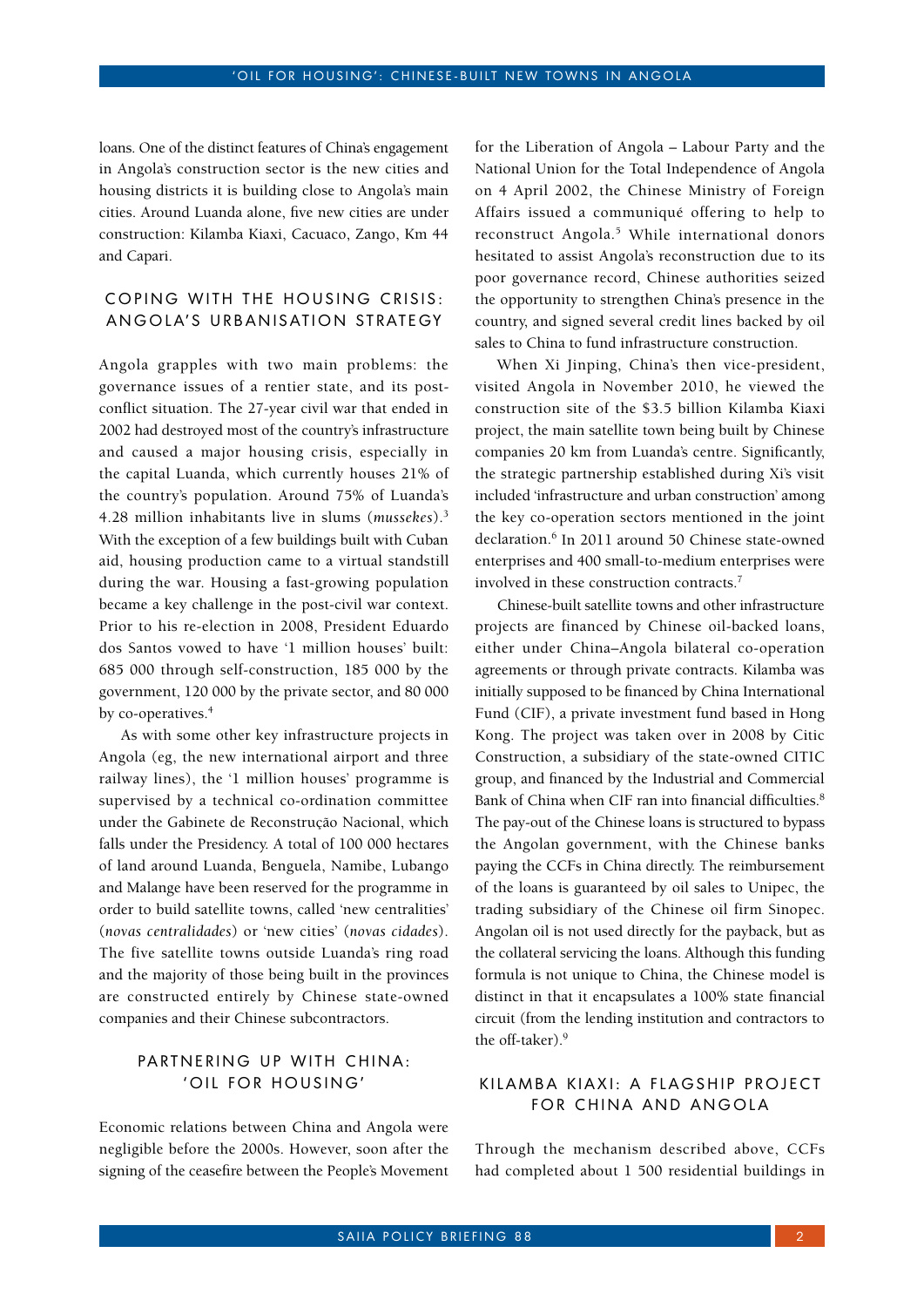Luanda's environs by 2013. Kilamba Kiaxi, the largest project under way, is a flagship project for both China and Angola. The project has been showcased as social housing model to most African leaders visiting Angola. According to the chief engineer of Citic Construction, the town is the biggest overseas project built thus far by Chinese firms, with 3.3 million  $m<sup>2</sup>$  in the first phase alone<sup>10</sup> (710 buildings or 20 000 apartments were completed in September 2012). The second phase currently underway should consist of 5 000 housing units.

Kilamba Kiaxi Phase  $1$  is spread over  $5 \text{ km}^2$ . It is divided into 28 blocks of about 16 hectares each in a checked urban grid. There are three types of apartments (from two to four bedrooms) in three types of buildings ranging from five to 11 storeys. The project includes 24 kindergartens, nine elementary schools and eight middle schools. Citic Construction has also erected the supporting infrastructure consisting of two high voltage transformers, 77 power sub-stations, 400 km of water pipes, a water sewage plant, traffic lights, and bus stops.

The project is officially the result of a shared process between Chinese and Angolan planners and engineers between 2004 and 2007, with several visits to Angola by Chinese planners and visits to China by the Angolan technical co-ordination team. According to the president of Kilamba's administration, Joaquim Israel Marques, 'All planners want to stamp their signature on the project. We say: Chinese face and Angolan body.'11

#### PRESENT CHALLENGES

Although massive urban projects such as Kilamba may hold the key to solving the housing problem in fastgrowing African cities, a number of challenges have been identified.

The first challenge relates to the lack of adaptation to the local context. Even though the Angolan team prepared the terms of reference for the Chinese, the urban planning of Kilamba Kiaxi (and the other Chinese-built towns around Luanda) reflects the same principles as that of new cities in China.<sup>12</sup> The plans are drawn up by urban planning and design institutes based in China.<sup>13</sup> They implement functionalist concepts such as zoning, $14$  and the large-scale blocks have bigger proportions than European or African

urban grids. According to Marques, Angolan planners have faced difficulties in getting the Chinese planners to accommodate the local context. In rural settings such as Malange and Huila it is particularly important that the suitability of the projects be determined with care, since the impact of a 'vertical' life style on the social structure of rural communities is yet to be assessed.

Secondly, there are issues regarding the convoluted selling process and the accessibility of the housing units. In July 2012, two months before the official completion of the project, Kilamba Kiaxi was labelled a 'ghost city' by local and international media,<sup>15</sup> as the private company (Delta Imobiliaria) hired by Sonip<sup>16</sup> to manage the sales set the unit prices very high. The prices only dropped following a visit by President dos Santos to Kilamba in November 2012. This episode highlights the risk of social housing projects being derailed by profit-driven private interests if not closely supervised.

Potential buyers had to apply to participate in the attribution process. Some people reported having queued for two days before submitting an application.<sup>17</sup> Property could be acquired through different mechanisms: upfront payment or a mortgage system over 15 or 20 years. In Kilamba, the prices of apartments range from \$70 000 for a two-bedroom apartment (\$350 per month to rent) to \$180 000 for a four-bedroom apartment (\$900 per month to rent). Although prices are much lower than in Luanda, only about 20% of Luanda's population can afford to live in Kilamba (households earning more than \$2 000 per month with employment in the formal sector). This means that this type of housing is only accessible to a small, if growing, middle class, excluding the vast majority of the population.

Thirdly, there is very limited provision of public services in these towns and poor integration with the surrounding urban area. Kilamba still lacks basic services such as healthcare, integrated transportation networks and, most importantly, a reliable power supply, which is key to ensuring basic amenities such as water and elevators. An effective urban management system is also needed for waste collection, public area cleaning and elevator maintenance. This is still being handled by Citic Construction as an after-sales service, but should progressively be handed over to the local authorities. Moreover, even though plots are reserved for office and commercial buildings (to be built by the